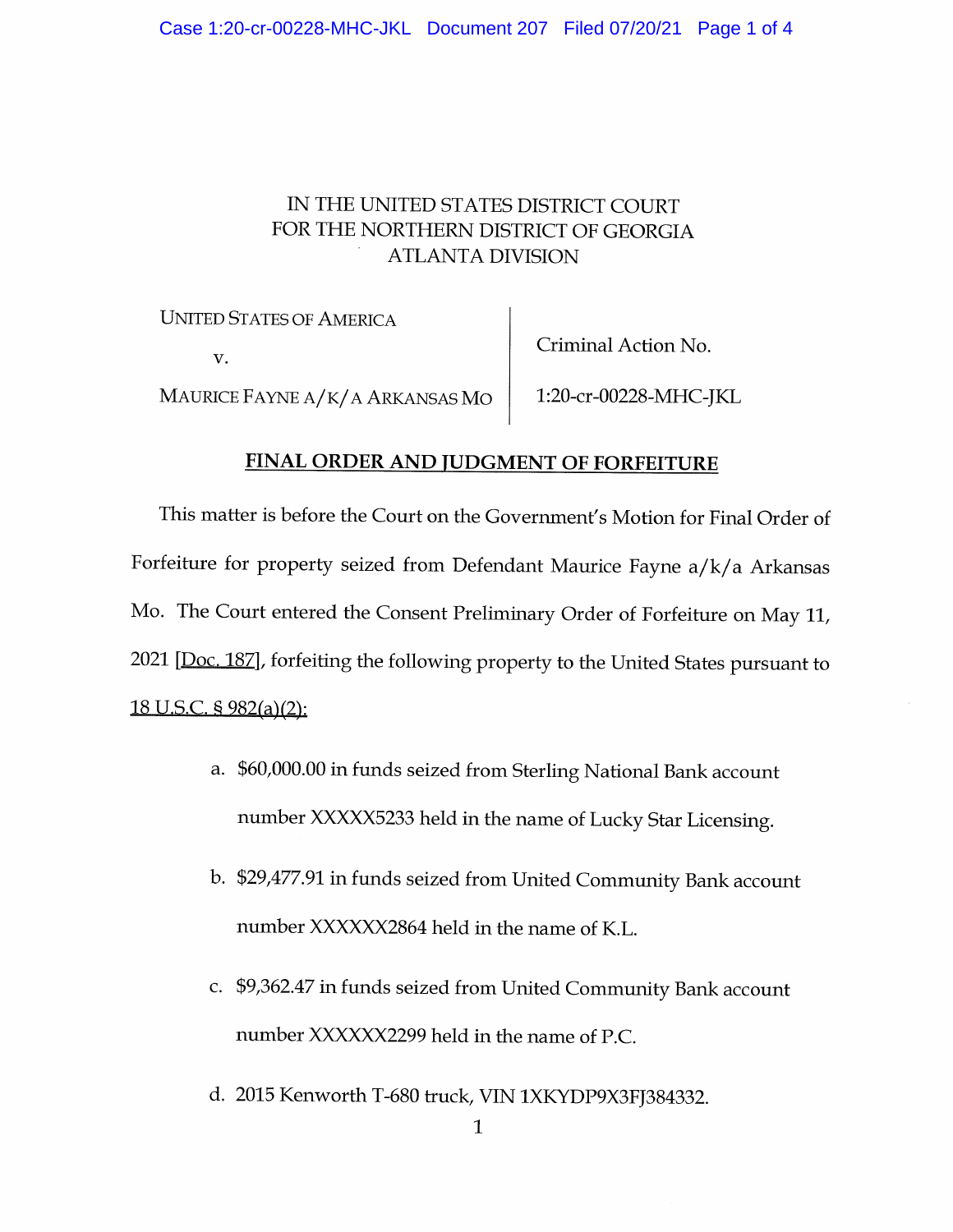- e. 2015 Kenworth T-680 truck, VIN 1XKYDP9XOFJ384367.
- f. 2015 Kenworth T-680 truck, VIN 1XKYDP9X5FJ384364.
- g. 2015 Kenworth T-680 truck, VIN 1XKYDP9X5FJ384350.
- h. 2015 Kenworth T-680 truck, VIN 1XKYDP9X5FJ384347.
- i. 2015 Kenworth T-680 truck, VIN 1XKYDP9X1FJ384362.
- j. 2015 Kenworth T-680 truck, VIN 1XKYDP9XXFJ384358.
- k. 2015 Kenworth T-680 truck, VIN 1XKYDP9XBFJ384343.

The United States published notice of the forfeiture action on the official government internet site forfeiture.gov for at least 30 consecutive days. The United States also sent notice of the forfeiture action via certified mail, return receipt requested and regular mail to all potential third-party claimants consisting of Cawanza Wilkins, Karlie Lewis, Princeton Cunningham, and Ruben Azrak. No one has filed a claim to the assets and the deadline for doing so has expired.

This Court having found that the Defendant has an interest in the property subject to forfeiture pursuant to  $18$  U.S.C.  $\frac{6}{5}$  982(a)(2) and that no one filed a petition claiming an interest in the assets, it is hereby ORDERED, ADJUDGED AND DECREED that: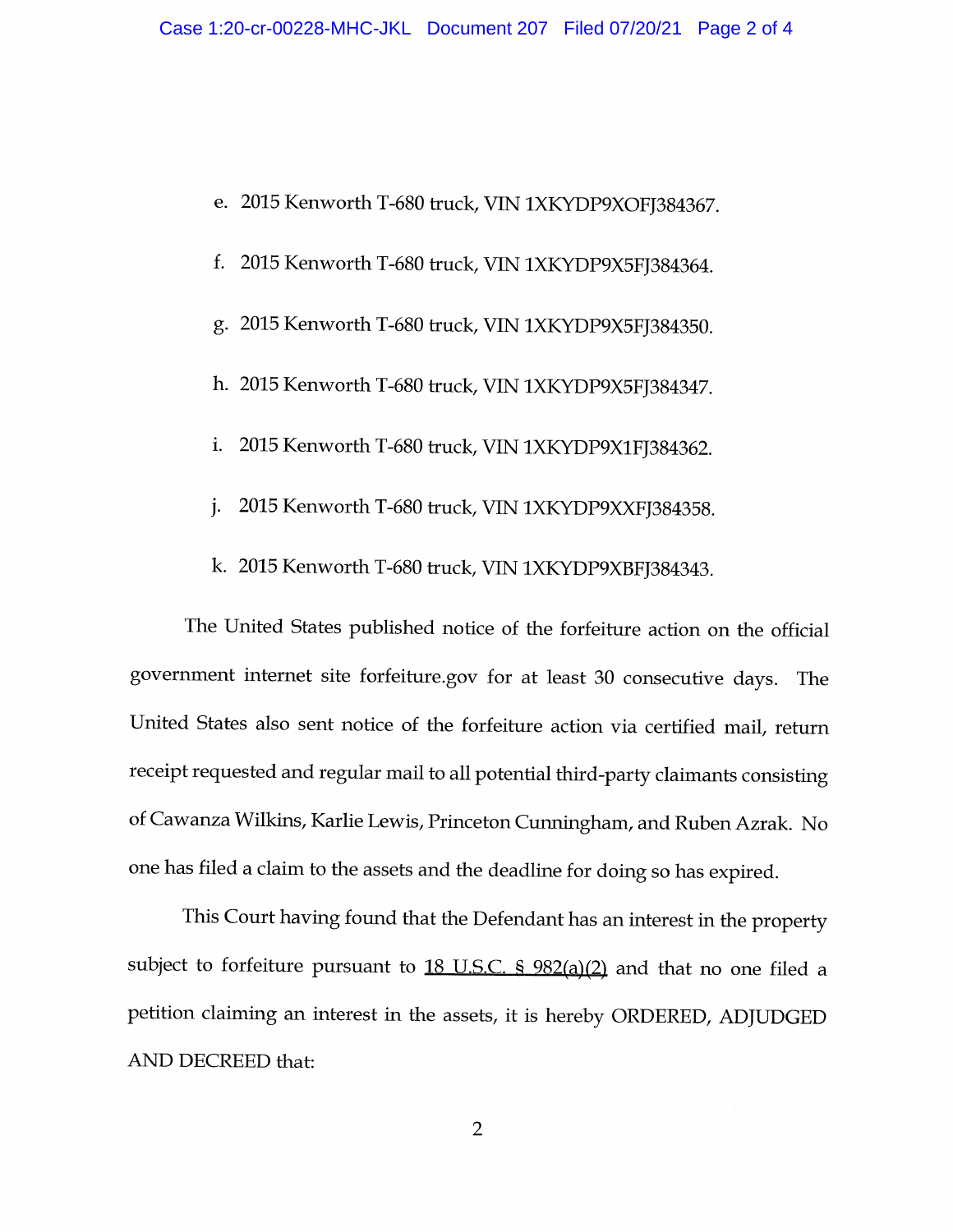1. Final forfeiture judgment against the following property is hereby entered pursuant to  $18$  U.S.C. § 982(a)(2):

- a. \$60,000.00 in funds seized from Sterling National Bank account number XXXXX5233 held in the name of Lucky Star Licensing.
- b. \$29,477.91 in funds seized from United Community Bank account number XXXXXX2864 held in the name of K.L.
- c. \$9,362.47 in funds seized from United Community Bank account number XXXXXX2299 held in the name of P.C
- d. 2015 Kenworth T-680 truck, VIN 1XKYDP9X3FJ384332.
- e. 2015 Kenworth T-680 truck, VIN 1XKYDP9XOFJ384367.
- f. 2015 Kenworth T-680 truck, VIN 1XKYDP9X5FJ384364.
- g. 2015 Kenworth T-680 truck, VIN 1XKYDP9X5FJ384350.
- h. 2015 Kenworth T-680 truck, VIN 1XKYDP9X5FJ384347.
- i. 2015 Kenworth T-680 truck, VIN 1XKYDP9X1FJ384362.
- j. 2015 Kenworth T-680 truck, VIN 1XKYDP9XXFJ384358.
- k. 2015 Kenworth T-680 truck, VIN 1XKYDP9XBFJ384343.